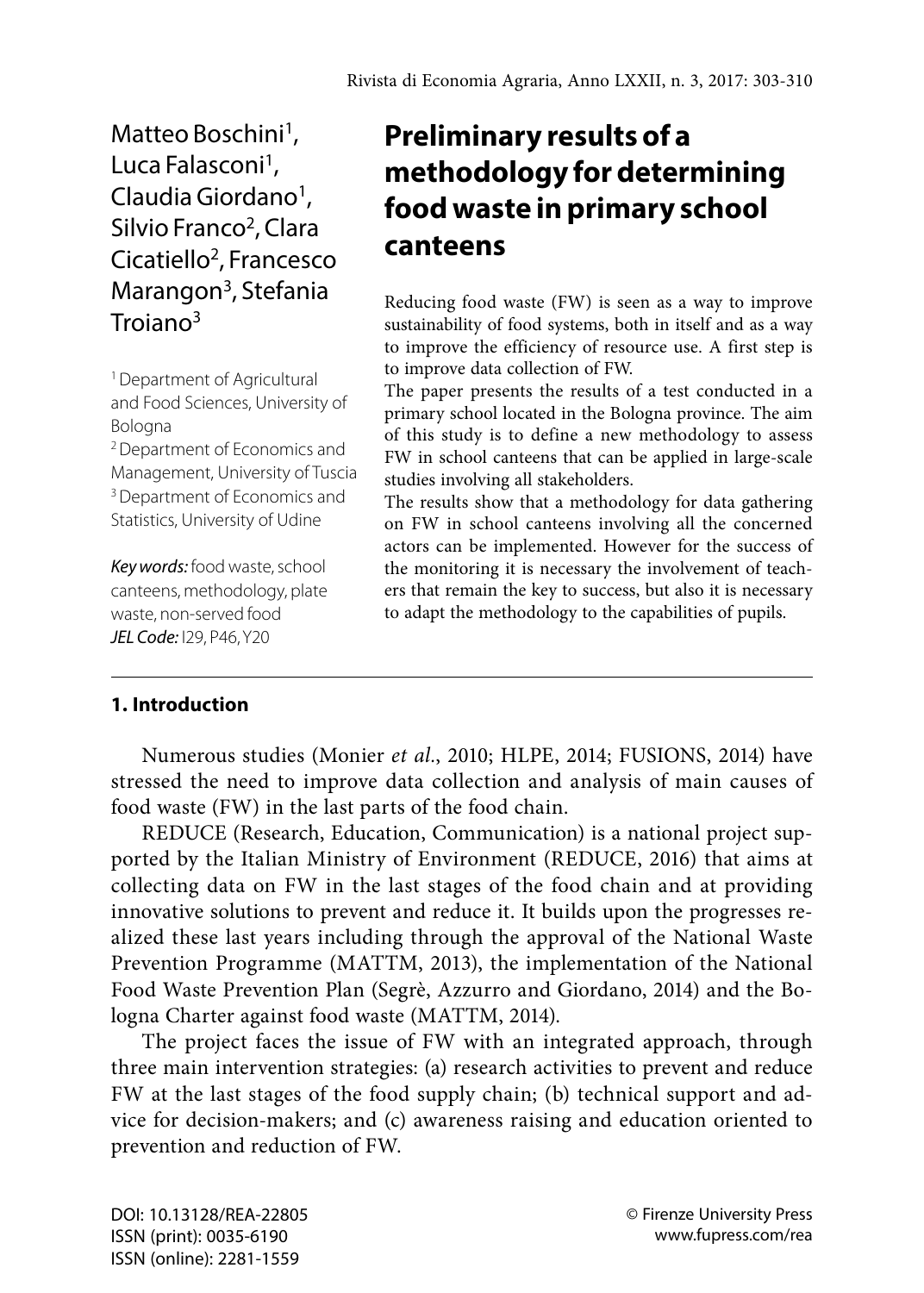One of the main research activities is focused on FW in school canteens, with the aim to collect data about food waste quantities and causes. Italian data on FW at this stage of the food chain is scarce and does not enable to have a correct assessment of the situation, as are only available qualitative data conducted on large samples (ORICON, 2015) or quantitative data but obtained from a limited number of schools (Vezzosi *et al.*, 2014; Falasconi *et al.*, 2015). The experiment consists in the collection of data on food waste in a sample of approximately 100 school canteens, located in three Italian Regions (Emilia-Romagna, Friuli Venezia-Giulia, Lazio).

The paper presents the preliminary results of a test conducted as part of REDUCE project, conducted in a primary school located in the Bologna province and monitored during a period of two weeks. The aim of this study is to define a new methodology for quantifying food waste in school canteens that can be applied in large-scale studies involving all stakeholders: kitchen employees and teachers, as well as the students themselves, so that monitoring becomes an instrument of active learning. At the same time the new methodology must however be accurate, easy to transpose, does not require external support, provides the comparable data on quantity and nutritional quality of food waste.

### **2. Material and methods**

#### *2.1 Involved actors*

The concerned actors were directly involved in the quantification of food waste and in the data collection.

The kitchen employees were responsible for the quantification of the food prepared in the kitchen, whereas pupils, under the supervision of teachers, conducted the quantification of the non-consumed food left in the refectory after the lunchtime. The idea of involving pupils in the quantification phases of school wastes partially comes from the Waste Wise Schools Program promoted by the Department of Environment and Conservation of Government of Western Australia (Ralph, 2015).

To avoid potential bias due to pupils' desire to show a better behaviour with respect to everyday life, they were not aware of the real reason of the experiment. Although teachers and janitors were aware of the objectives of the study, it was asked to them to do not modify their habits.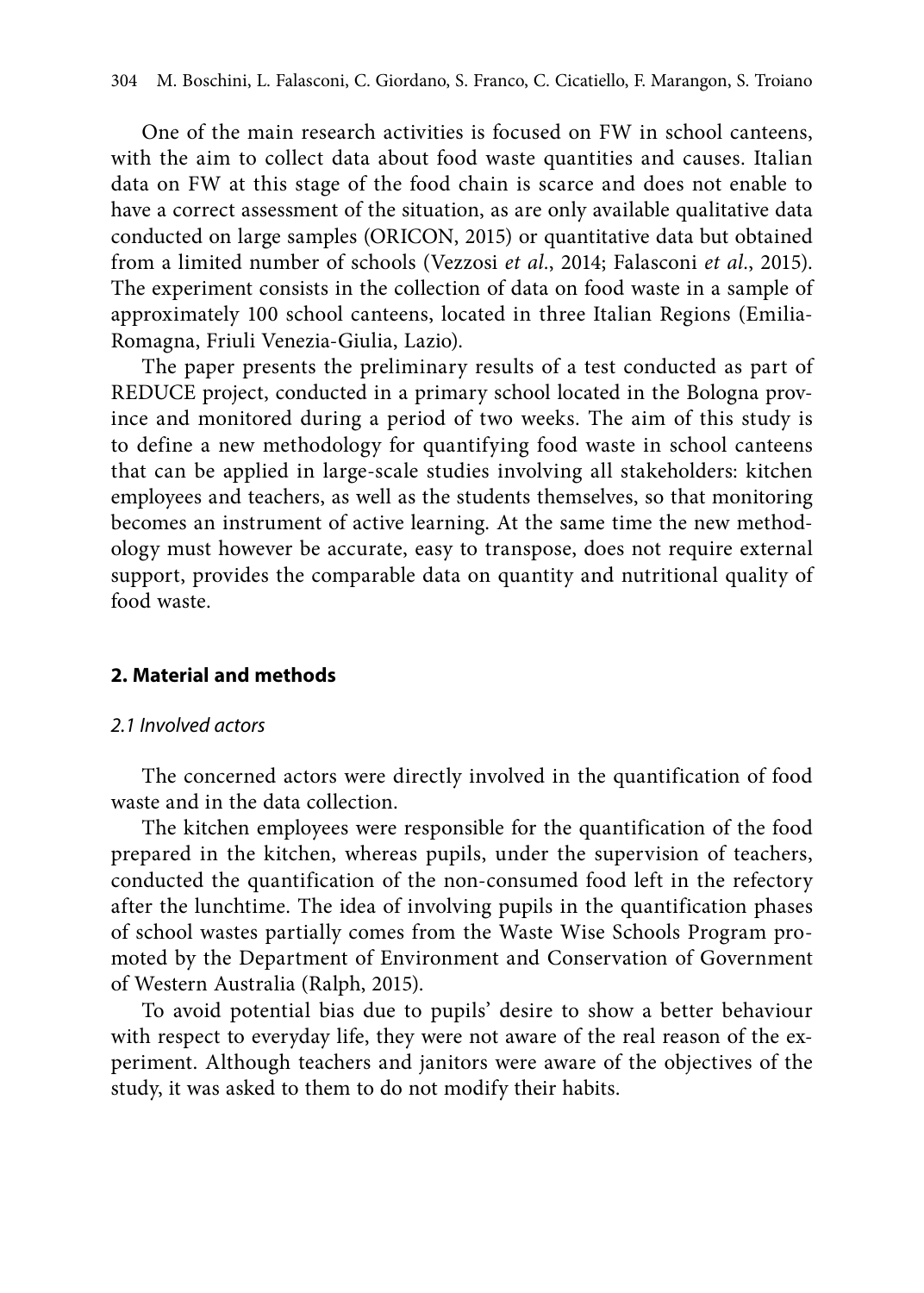# *2.2 Data collection*

The classification of monitored food waste is inspired by Comstock *et al.* (1979): aggregate selective food waste measurement involves collecting tray from all, or a sample, of the students in a lunchroom and separately scraping the waste from each food item. The monitored food can be divided into three stages: 1) prepared food, which is the food that has been prepared for a determined meal and is ready to be served; 2) non-served food, which is the amount of food not distributed to diners and remaining in the serving bowls; 3) and served but not consumed food (plate waste), which is the amount of food rejected by diners and left on their plates. At each stage, food is quantified at aggregated level, separated by dish type. The dish type classification for food waste collection reflects the typical structure of the Italian meal: first course, generally composed of pasta or rice, second course, consisting mainly of animal products, side dish of vegetables, bread and fruit, as already used in previous studies on food waste in Italy (Iapello *et al.*, 2011; Vezzosi *et al.*, 2014; Falasconi *et al.*, 2015). Each dish type was quantified separately, for a total of five weight measurements per stage. The quantification was realized with a precision scale, except for bread and fruit of the prepared and non-served stages, for which average weight of individual portions were used and multiplied by the number of untouched portions. The average weights for bread items were established in the catering contract, while the average weight of the fruits has been empirically calculated from a sample of fruits served at school.

Data are adjusted to account for non-avoidable<sup>1</sup> food waste (WRAP, 2011; FUSIONS, 2014). To estimate the proportion of unavoidable food waste, a sample of non-edible parts was weighted, multiplied by the number of portion served and then subtracted from the overall weight of the waste collected.

<sup>&</sup>lt;sup>1</sup> 'avoidable' refers to any food waste item typically intended for consumption. Food that is not edible because it has gone off or been damaged is still classified as avoidable because it was, at some point prior to disposal, edible. Examples include half-eaten sandwiches, part-eaten dinners, uneaten fruit, unopened or partially eaten yoghurts, dinners that have not been served etc.

<sup>&#</sup>x27;possibly avoidable' refers to items that are eaten by some people but not by others for reasons of personal taste, and to waste items that are the result of particular method of preparation. Examples of possibly avoidable food waste areedible vegetable peelings, potato skins, apple skins, bread crusts etc.

<sup>&#</sup>x27;unavoidable or non-avoidable' refers to all waste from food that one would not expect people to eat; it is mostly composed of food preparation waste. Examples include egg shells, meat and fish bones, orange and banana skins, tea bags, coffee grounds etc. Food that is inedible because it has gone off is not classified as unavoidable, because the waste could have been avoided by using the product before this time. (WRAP, 2011, p.19)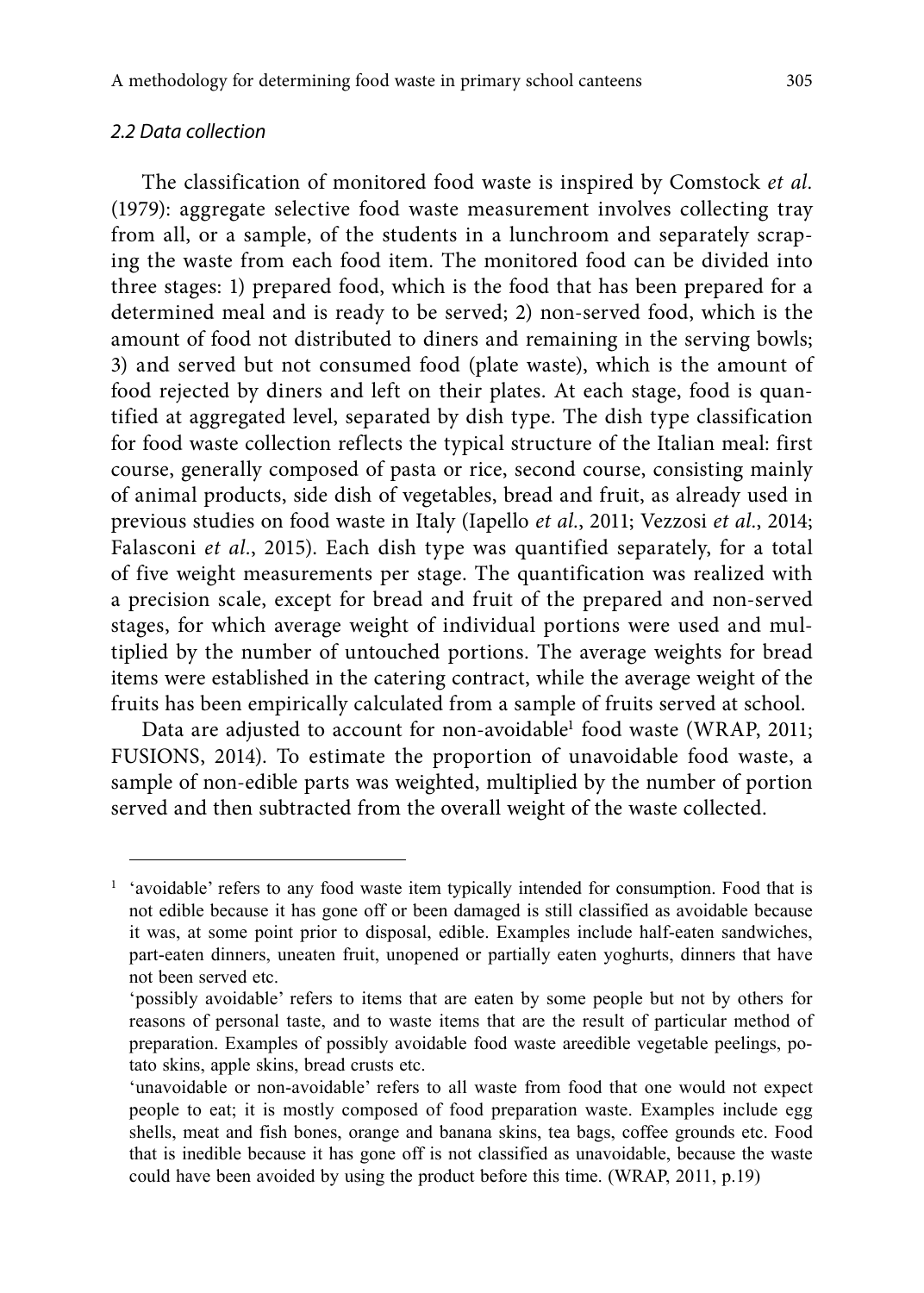### *2.3 Quantification phases*

Before the field observation, four moderator focus groups (two with teachers and two with kitchen employees) were performed. They enabled to collect key information, such as on non-edible parts generally found and on the final destination of non-served bread and fruit. For this last type, since they are untouched portions sometimes they are left in the refectory, otherwise teachers brought them in classroom to be eaten by the pupils during the afternoon.

The kitchen employees were responsible for the quantification of prepared food, whereas pupils and teachers were involved in the plate waste separation and in the quantification of non-served and non-consumed food. The kitchen provided the precision scale, while the Department of Agricultural and Food Sciences of the University of Bologna provided the garbage bags and the garbage bins for the disposal of food waste. Kitchen employees weighed the cooked dishes (first course, second course and side dish) and counted the portions of bread and fruit. After lunch, the pupils and the teachers separated their plate waste in the five bins, corresponding to each dish type. In order to facilitate the separation, a label marked the bins indicating each dish type with the help of pictures.

After the separation phase the pupils of each class counted the non-served portions of bread and fruit. In order to record the final destination of nonserved bread and fruit, the register distinguishes between portions left in the refectory and portions brought in classroom, generally to be eaten by the pupils during the afternoon.

One single class per day performed the quantification of remaining nonserved food (first course, second course and side dish) and of plate waste dishes collected in the five bins, in order to do it in a less crowded environment and to limit the risk of errors.

#### **3. Results**

The school has 174 pupils, 167 of whom normally eat at school every day. It has an internal kitchen managed by a private catering company. During the period of the study, 1626 meals were prepared, with an average of 162.6 meals per day. Percentages of food waste stages are calculated as ratio of the total amount of prepared food. Data are reported as percentage of waste per single food stage (non-served and non-consumed food) and as total percentage of wasted food, intended as the sum of non-served and non-consumed food. Food waste data of non-served bread and fruit are related only to the portions left in the refectory since those brought in the classroom are assumed to be eaten.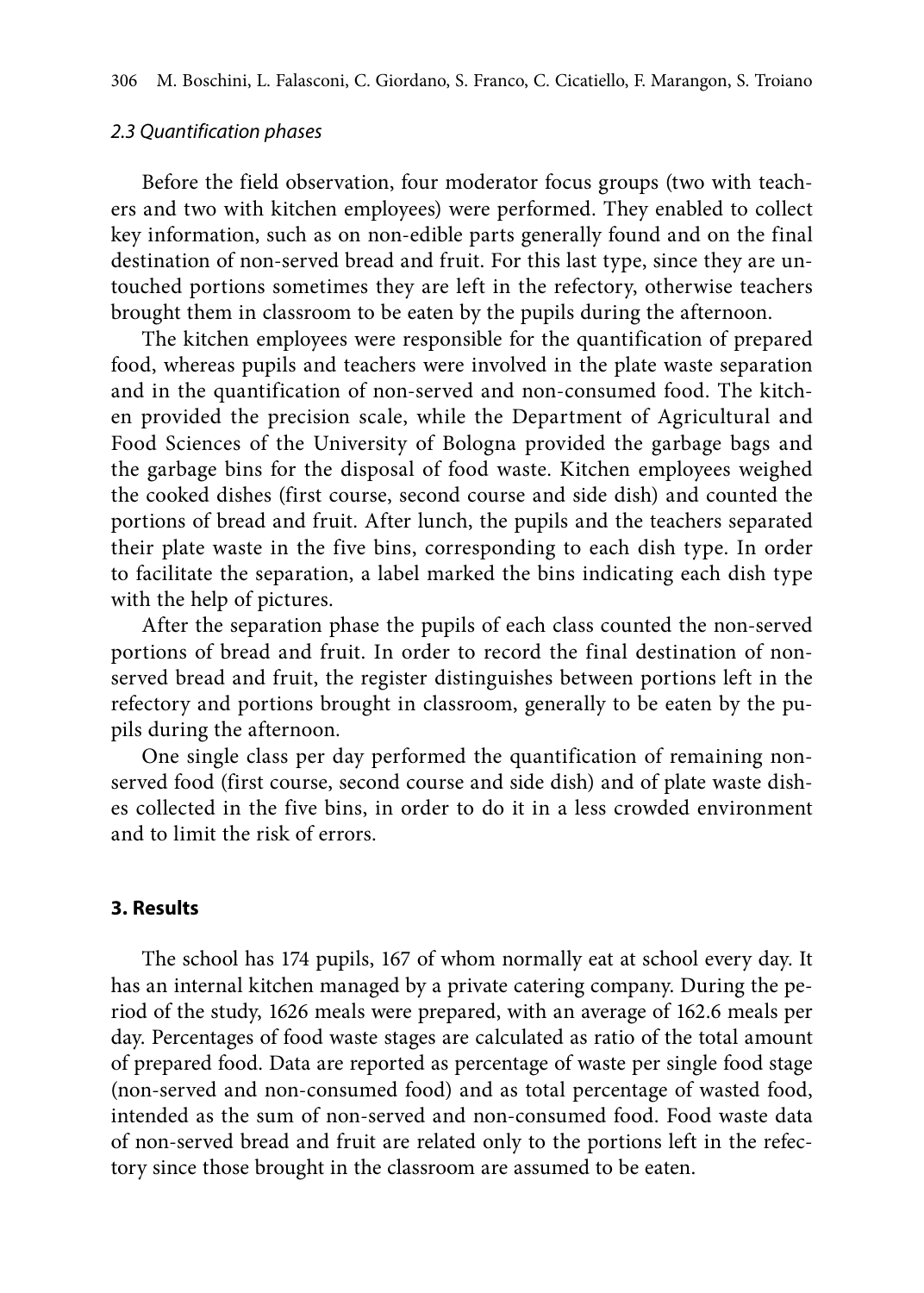| Tab. 1. Percentage of total food waste |  |
|----------------------------------------|--|
|----------------------------------------|--|

| First Course                  | Second course | Side dish | Bread | Fruit |  |
|-------------------------------|---------------|-----------|-------|-------|--|
| 29.6%                         | 38.3%         | 57.7%     | 13.1% | 13.4% |  |
| Source: Authors' elaboration. |               |           |       |       |  |

#### **Tab. 2.** Percentage of non-consumed food

| First Course | Second course | Side dish | Bread | Fruit |
|--------------|---------------|-----------|-------|-------|
| 22.4%        | 31%           | 43.6%     | 6.6%  | 8.2%  |

*Source:* Authors' elaboration.

#### **Tab. 3.** Percentage of non-served food

| Second<br>First course<br>course | Side dish | Bread |       | Fruit |                                           |      |
|----------------------------------|-----------|-------|-------|-------|-------------------------------------------|------|
|                                  |           |       |       |       | Non-served Refectory Non-served Refectory |      |
| 7.2%                             | 8.0%      | 14.1% | 57.1% | 6.5%  | 62.1%                                     | 5.2% |

*Source:* Authors' elaboration.

During the period of investigation the total amount of wasted food represented an average of 29.4%. The percentage of wasted food amounted to 29.6% for the first course, 38.3% for the second course and 57.7% for the side dish, while for both bread and fruit portions it amounted approximately to 13.0% (13.1% bread and 13.4% fruit).

The percentage of non-consumed food had the highest percentage of food waste, corrisponding to 22,36%. Plate waste amounted to 22.4% for the first course (25.1% during the first week, 19.7% during the second week), to 31% for the second course (31.5% during the first week, 30.5% during the second week), 43.6% for the side dish (40.0% during the first week, 47.2% during the second week). The percentages of bread and fruit plate waste remain lower: 5.3% for bread and 5.8% for fruit during the first week, 7.9% for bread and 10.6% for fruit during the second week.

During the period of investigation the non-served food represented an average of 7.0%. The percentage of non-served food amounted to 7.2% for the first, 8.0% for the second course and 14.1% for the side dish, with an average of 10.2% considering all cooked dishes. The percentage of bread and fruit portions left in the refectory amounted respectively to 6.5% and 5.2%. However,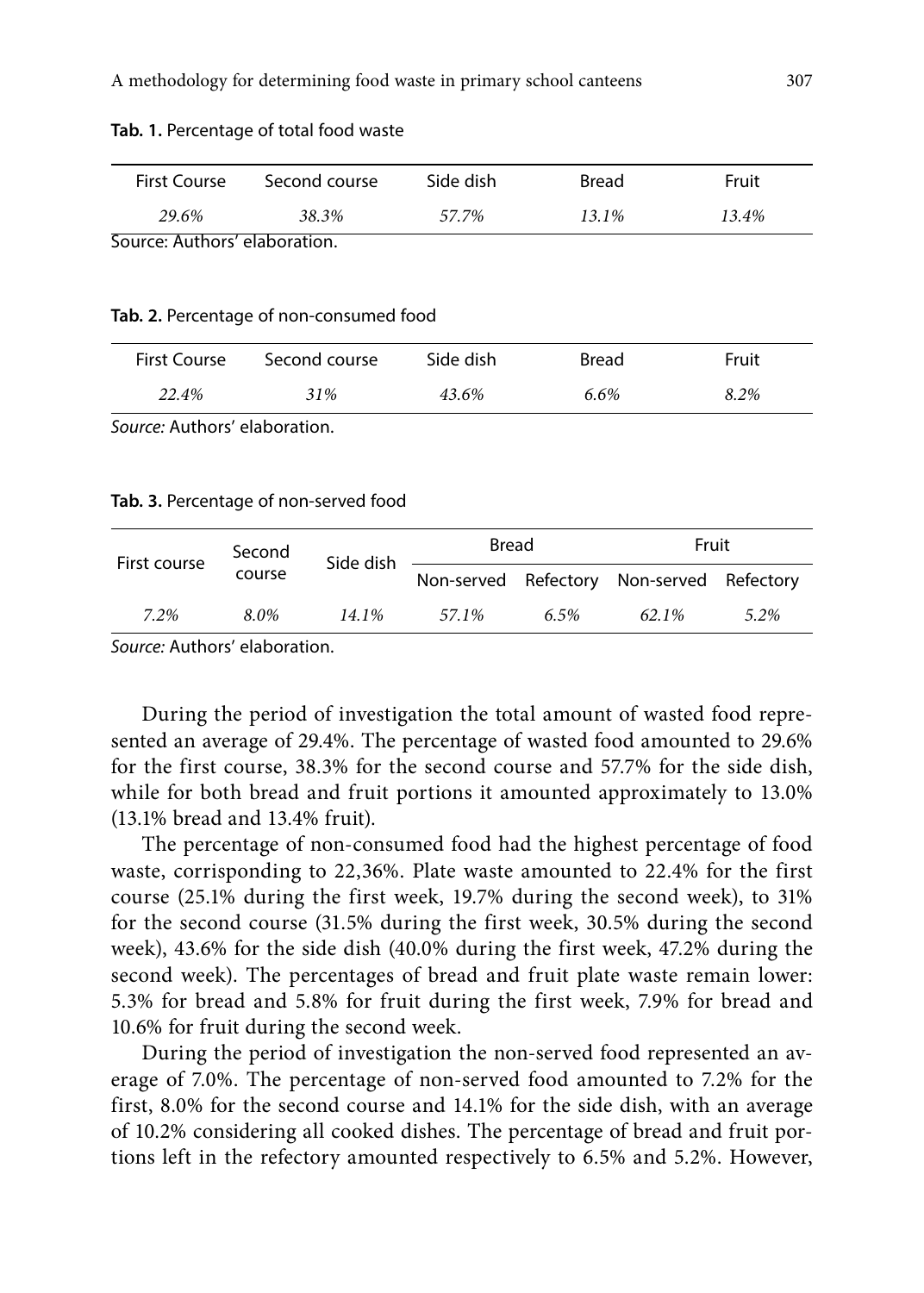the total amount of non-served portions amounted to 62.1% for fruit and to 57.1% for bread: this occurred since pupils generally do not consume entire portions, but cut them and share slices with schoolmates.

# **4. Discussion**

The aim of this study was to define a new methodology for quantifying food waste in school canteens, that can be applied in large-scale studies, costeffective and time-saving, able to provide reliable and comparable data, and able to involve all stakeholders.

The test results underline how the various actors were able to do what they were requested to. The quantification phases conducted by the kitchen employees have been well performed, with no specific difficulty reported.

The phases conducted by teachers and pupils were also well performed. The teachers were generally committed (however some of them were not interested, which could jeopardize the success of the project) even if the plate waste separation phase was partially overlapping with other duties; indeed, one of them has to stay close to the bins during the lunch preventing it for accomplishing other duties. During this test emerged that the arrival of a substitute teacher unaware of the ongoing experiment could be another potential source of errors. In fact, the lack of an adequate training might be a cause of mistakes. The plate waste separation phase conducted by pupils needs to be monitored by an adult when effectuated by pupils of less than 8 years to avoid errors, as the youngest children showed uncertainties in the plate waste separation phase. Finally, another critical aspect is related to some foods that stick to the plate, like rice used for risotto, which can result in underestimation of its non-consumed part.

The aim of the present study was not to provide quantitative results and data summarily reported do not intend to be statistically significant. However the results of this test are in the broad range of results of previous studies. The total wasted food amounted to 29.4%, while Vezzosi *et al.* (2015) found 40% and ORICON (2015) 13%.

It is necessary to clarify that ORICON detected its data through questionnaires based on visual estimates of canteens staff, which could justify the smaller quantities, whereas Vezzosi *et al.* detected their data through the support of their researchers, which can lead to greater accuracy but an impossibility to replicate large-scale detection.

The amount of non-consumed food represented an amount of approximately 22.4%, in line with the 20% found by Vezzosi *et al.* (2015). The amount of non-served food represented an average of 7.0% in line with the 8.48%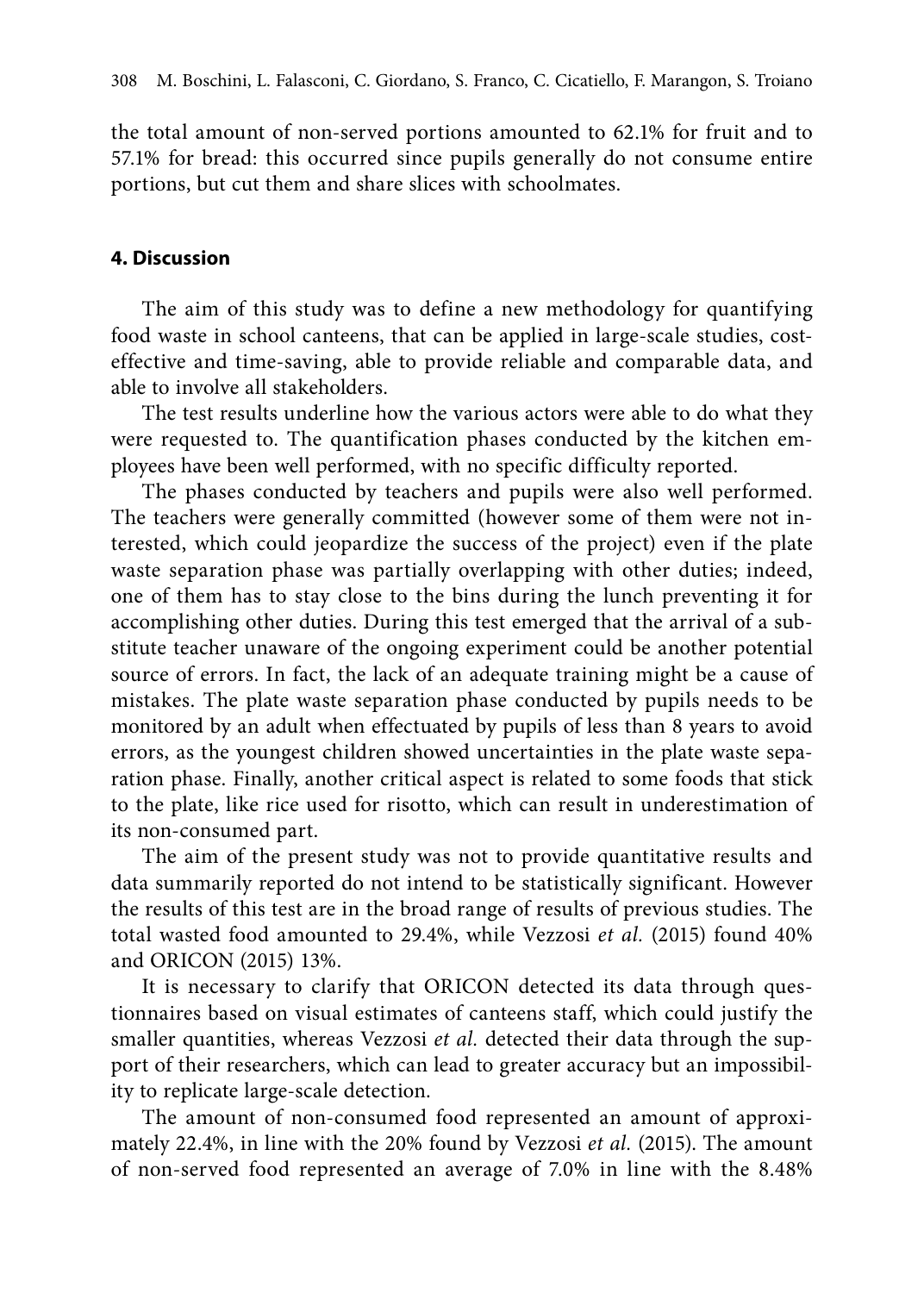found by Falasconi *et al.* (2015), but lower than Vezzosi *et al.* (2015), whose results were approximately around 20%. Finally, as in previous Italian studies the side dish represented the most wasted, both as non-served and/or nonconsumed food (Vezzosi *et al.*, 2014; Falasconi *et al.*, 2015; ORICON, 2015).

# **5. Conclusions**

Results from the test phase do not intend to be statistically significant since they were obtained from a single case study. However, the percentage of both non-served and non-consumed food per dish type remained comparable during the two monitored weeks. Referring to cooked dishes (intended for first course, second course and side dish) of non-served food, the average of 10.2% is quite low and in line with what was declared by kitchen employees during the focus groups: in order to be able to address unexpected events (e.g. a tray that get burned during preparation or spilled out during transportation), chefs generally prepare 10% more food than needed. On the contrary, the percentage of non-served bread and fruit are really high, linked to the obligations of the catering contract, which stipulates that one portion of bread and fruit per person must be served at every meal.

However the test highlights how this new methodology don't allows to detect in detail the drivers of food waste in school canteens. In any case it is necessary to underline that this methodology was designed to fill a gap in the detection of quantitative aspects of the phenomenon in school canteens. For detection of qualitative aspects we suggest to set up focus groups among the stakeholders, as proposed by Falasconi *et al.* (2015).

The test has shown that a methodology for data gathering on food waste in school canteens involving all the concerned actors can be implemented. However, even if they were interested in the experiment and willing to participate, the monitoring requires a very well designed methodology, adapted to the needs and capabilities of children, with appropriate support and monitoring for the youngest, as well as paying attention to time constraints and other duties of teachers during and after meals. The involvement of teachers remains key to success; in order to improve their collaboration, a teacher for each school will be designated as supervisor responsible for the project and trained. Finally, even if it can be implemented in different countries, it has shown the importance of taking into account and using national specificities such as the meal structure for the collection of food waste, as well as for what can be considered as edible.

In order to definitely test the methodology and the capability of involved actors to perform what is requested to them, a pilot study will be conducted during October 2016 over a sample of three schools.